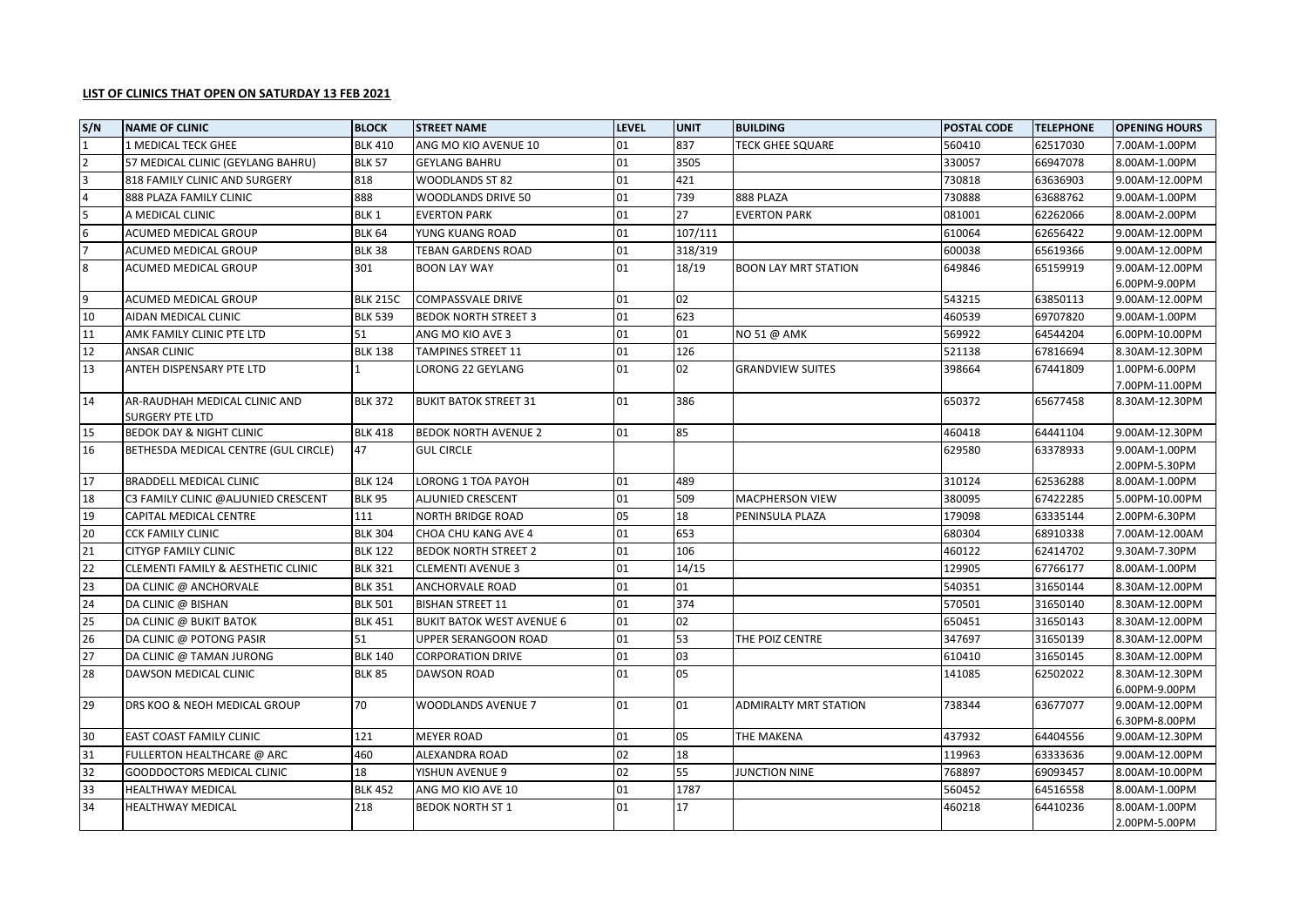| S/N             | <b>NAME OF CLINIC</b>                               | <b>BLOCK</b>    | <b>STREET NAME</b>           | <b>LEVEL</b> | <b>UNIT</b> | <b>BUILDING</b>                          | <b>POSTAL CODE</b> | <b>TELEPHONE</b> | <b>OPENING HOURS</b> |
|-----------------|-----------------------------------------------------|-----------------|------------------------------|--------------|-------------|------------------------------------------|--------------------|------------------|----------------------|
| 35              | <b>HEALTHWAY MEDICAL</b>                            | <b>BLK 153</b>  | <b>BUKIT BATOK ST 11</b>     | 01           | 284         |                                          | 650153             | 65679881         | 8.00AM-1.00PM        |
| 36              | <b>HEALTHWAY MEDICAL</b>                            | <b>BLK 534</b>  | CHOA CHU KANG ST 51          | 01           | 37          | LIMBANG SHOPPING CENTRE                  | 680534             | 67622555         | 8.30AM-1.00PM        |
| 37              | <b>HEALTHWAY MEDICAL</b>                            | <b>BLK 110</b>  | LENGKONG TIGA                | 01           | 231         |                                          | 410110             | 67494062         | 9.00AM-12.00PM       |
| 38              | <b>HEALTHWAY MEDICAL</b>                            | <b>BLK 108</b>  | <b>HOUGANG AVE 1</b>         | 01           | 1299        |                                          | 530108             | 62849692         | 8.00AM-1.00PM        |
|                 |                                                     |                 |                              |              |             |                                          |                    |                  | 2.00PM-5.00PM        |
|                 |                                                     |                 |                              |              |             |                                          |                    |                  | 6.00PM-9.00PM        |
| 39              | <b>HEALTHWAY MEDICAL</b>                            | <b>BLK 101</b>  | <b>TOWNER ROAD</b>           | 01           | 236         |                                          | 322101             | 62977592         | 8.30AM-1.00PM        |
| 40              | <b>HEALTHWAY MEDICAL</b>                            | <b>BLK 625</b>  | <b>ELIAS RD</b>              | 01           | 322         | <b>ELIAS MALL</b>                        | 510625             | 65846822         | 8.30AM-12.30PM       |
| 41              | <b>HEALTHWAY MEDICAL</b>                            | 30              | SEMBAWANG DRIVE              | 03           | 20          | <b>SUN PLAZA</b>                         | 757713             | 65551445         | 8.30AM-1.00PM        |
| 42              | <b>HEALTHWAY MEDICAL</b>                            | <b>BLK 201D</b> | <b>TAMPINES STREET 21</b>    | 01           | 1143        |                                          | 524201             | 62608801         | 8.30AM-1.00PM        |
| 43              | <b>HEALTHWAY MEDICAL</b>                            | 168             | PUNGGOL FIELD                | 02           | 07A         |                                          | 820168             | 63153493         | 9.00AM-12.30PM       |
| 44              | <b>HEALTHWAY MEDICAL</b>                            | <b>BLK 267</b>  | <b>COMPASSVALE LINK</b>      | 01           | 04          |                                          | 540267             | 63438770         | 8.30AM-1.00PM        |
| 45              | <b>HEALTHWAY MEDICAL</b>                            | <b>BLK 118</b>  | RIVERVALE DRIVE              | 02           | 17          | <b>RIVERVALE PLAZA</b>                   | 540118             | 68812689         | 8.00AM-2.00PM        |
|                 |                                                     |                 |                              |              |             |                                          |                    |                  | 6.00PM-10.00PM       |
| 46              | <b>HEALTHWAY MEDICAL</b>                            | 888             | <b>WOODLANDS DR 50</b>       | 02           | 737         | 888 PLAZA                                | 730888             | 63649661         | 8.30AM-12.30PM       |
| 47              | HEALTHWAY MEDICAL                                   | <b>BLK 717</b>  | WOODLANDS DRIVE 70           | 01           | 114         |                                          | 730717             | 63647450         | 8.00AM-1.00PM        |
| 48              | <b>HEALTHWAY MEDICAL</b>                            | <b>BLK 417</b>  | YISHUN AVE 11                | 01           | 321         |                                          | 760417             | 67537626         | 8.30AM-12.30PM       |
| 49              | <b>HEALTHWAY MEDICAL</b>                            | <b>BLK 101</b>  | YISHUN AVENUE 5              | 01           | 15          |                                          | 760101             | 67551345         | 8.30AM-12.30PM       |
| 50              | HEALTHWERKZ MEDICAL CENTRE                          | <b>BLK 355</b>  | SEMBAWANG WAY                | 01           | 02          |                                          | 750355             | 67557115         | 1.00PM-5.00PM        |
| 51              | HEARTLANDHEALTH                                     | <b>BLK 59</b>   | <b>NEW UPPER CHANGI ROAD</b> | 01           | 1268        |                                          | 461059             | 64453100         | 7.00AM-1.00PM        |
| 52              | HEARTLANDHEALTH                                     | <b>BLK 18</b>   | <b>BEDOK SOUTH ROAD</b>      | 01           | 69          |                                          | 460018             | 62418812         | 7.00AM-1.00PM        |
| 53              | HEARTLANDHEALTH                                     | <b>BLK 164</b>  | <b>BUKIT BATOK STREET 11</b> | 01           | 152         |                                          | 650164             | 68732458         | 8.00AM-1.00PM        |
| 54              | HEARTLANDHEALTH                                     | <b>BLK 86</b>   | REDHILL CLOSE                | 01           | 600         |                                          | 150086             | 68733165         | 8.00AM-1.00PM        |
| 55              | HEARTLANDHEALTH                                     | <b>BLK 463</b>  | JURONG WEST STREET 41        | 01           | 564         |                                          | 640463             | 68732420         | 8.00AM-1.00PM        |
| 56              | HEARTLANDHEALTH                                     | <b>BLK 88</b>   | <b>CIRCUIT ROAD</b>          | 01           | 965         | <b>MACPHERSON OASIS</b>                  | 370088             | 65478840         | 7.00AM-1.00PM        |
| 57              | HEARTLANDHEALTH                                     | <b>BLK 87</b>   | WHAMPOA DRIVE                | 01           | 869         |                                          | 320087             | 62521070         | 7.00AM-1.00PM        |
| 58              | HEARTLANDHEALTH                                     | <b>BLK 730</b>  | TAMPINES STREET 71           | 01           | 51          | <b>TAMPINES COURTVIEW</b>                | 520730             | 65887833         | 8.00AM-1.00PM        |
| 59              | HEARTLANDHEALTH                                     | <b>BLK 19</b>   | LORONG 7 TOA PAYOH           | 01           | 272         | <b>KIM KEAT PALM</b>                     | 310019             | 62523858         | 7.00AM-1.00PM        |
| 60              | HEARTLANDHEALTH                                     | <b>BLK 66</b>   | LORONG 4 TOA PAYOH           | 01           | 315         | TOA PAYOH VISTA                          | 310066             | 62528223         | 8.00AM-1.00PM        |
| 61              | ICARE MEDICAL AND WELLNESS CLINIC                   | <b>BLK 22</b>   | <b>HAVELOCK ROAD</b>         | 01           | 701         |                                          | 160022             | 62746858         | 10.00AM-5.00PM       |
| 62              | INTEMEDICAL (KOVAN)                                 | <b>BLK 210</b>  | <b>HOUGANG STREET 21</b>     | 01           | 233         |                                          | 530210             | 62433036         | 8.00AM-12.00AM       |
| 63              | K C TAN'S CLINIC & BRIGHT DENTAL SURGERY 1016       |                 | UPPER SERANGOON RD           |              |             |                                          | 534754             | 64872161         | 9.00AM-12.00PM       |
| 64              | K N LAU CLINIC                                      | 6               | <b>KENSINGTON PARK RD</b>    |              |             |                                          | 557258             | 62887019         | 10.30AM-1.00PM       |
| 65              | <b>K2 MEDICAL CLINIC</b>                            | <b>BLK 248</b>  | SIMEI STREET 3               | 01           | 128         | <b>MULTI STOREY CAR PARK</b>             | 520248             | 31650146         | 8.30AM-12.00PM       |
| 66              | KAO & TAN FAMILY MEDICAL CENTRE &<br><b>SURGERY</b> | <b>BLK 18</b>   | <b>JALAN MEMBINA</b>         | 02           | 03          | <b>TIONG BAHRU COURT</b>                 | 164018             | 62727880         | 3.30PM-11.00PM       |
| 67              | KINGSWAY MEDICAL CLINIC                             | <b>BLK 352</b>  | <b>CLEMENTI AVENUE 2</b>     | 1            | 103         | CLEMENTI AVENUE 2 SHOPPING CENTRE 120352 |                    | 69241055         | 7.00AM-11.00PM       |
| 68              | <b>LIAN CLINIC</b>                                  | <b>BLK 18</b>   | <b>MARSILING LANE</b>        | 01           | 269         |                                          | 730018             | 62697435         | 8.30AM-12.00PM       |
| 69              | LIFE FAMILY CLINIC                                  | 10              | CHOA CHU KANG AVENUE 4       | 01           | 28/29       | CHOA CHU KANG MRT STATION                | 689810             | 67669119         | 8.00AM-10.30PM       |
| 70              | LIFE-LINK CLINIC & SURGERY                          | <b>BLK 446</b>  | PASIR RIS DR 6               | 01           | 120         |                                          | 510446             | 65834402         | 8.00AM-6.00PM        |
| $\overline{71}$ | LIFELINK SN CLINIC & SURGERY                        | <b>BLK 153</b>  | SERANGOON NORTH AVENUE 1     | 01           | 534         |                                          | 550153             | 62813977         | 8.00AM-9.00PM        |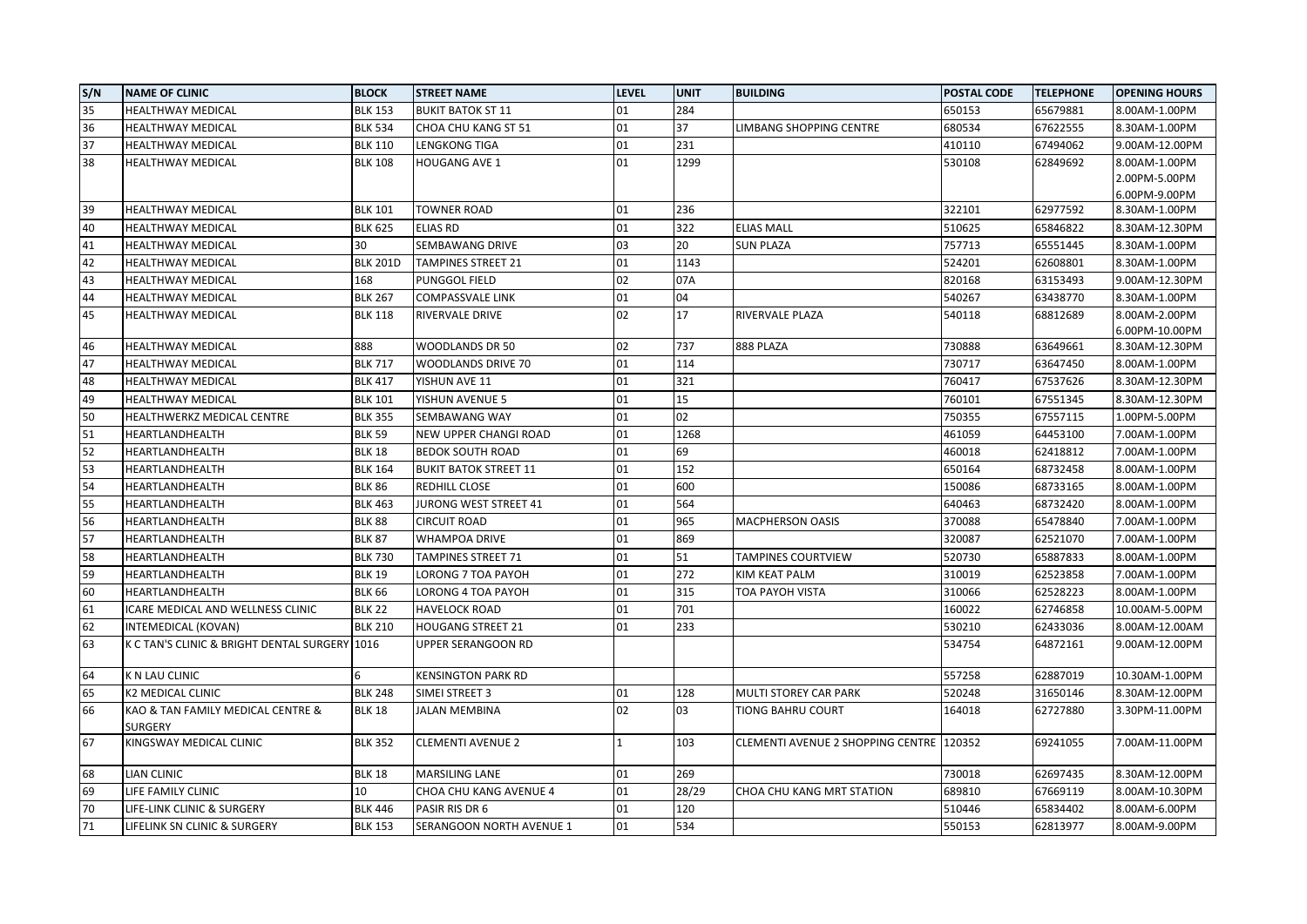| S/N | <b>NAME OF CLINIC</b>                                | <b>BLOCK</b>    | <b>STREET NAME</b>               | <b>LEVEL</b> | <b>UNIT</b> | <b>BUILDING</b>                 | <b>POSTAL CODE</b> | <b>TELEPHONE</b> | <b>OPENING HOURS</b> |
|-----|------------------------------------------------------|-----------------|----------------------------------|--------------|-------------|---------------------------------|--------------------|------------------|----------------------|
| 72  | LIVEWELL MEDICAL FAMILY CLINIC                       | 20              | AH HOOD ROAD                     | 01           | 08          | ZHONGSHAN MALL                  | 329984             | 69099888         | 6.30PM-9.30PM        |
| 73  | <b>MAYFAIR MEDICAL CLINIC</b>                        | <b>BLK 182</b>  | <b>WOODLANDS STREET 13</b>       | 01           | 04          |                                 | 730182             | 62352880         | 8.30AM-1.30PM        |
|     |                                                      |                 |                                  |              |             |                                 |                    |                  | 6.00PM-12.00AM       |
| 74  | MEDEN CLINIC & SURGERY                               | <b>BLK 59</b>   | <b>LENGKOK BAHRU</b>             | 01           | 553         |                                 | 150059             | 64741734         | 10.30AM-2.00PM       |
| 75  | MEDILINE WEI MIN CLINIC                              | <b>BLK 81</b>   | <b>MARINE PARADE CENTRAL</b>     | 01           | 634         |                                 | 440081             | 62479221         | 9.00AM-2.00PM        |
|     |                                                      |                 |                                  |              |             |                                 |                    |                  | 3.00PM-6.00PM        |
| 76  | MEDINA MEDICAL CENTRE                                | <b>BLK 479</b>  | <b>TAMPINES STREET 44</b>        | 01           | 231         |                                 | 520479             | 65882756         | 8.30AM-12.30PM       |
| 77  | NEW PATH FAMILY CLINIC                               | 926             | <b>UPPER THOMSON ROAD</b>        |              |             |                                 | 787120             | 69800662         | 9.00AM-1.00PM        |
| 78  | NORTHEAST MEDICAL GROUP                              | 10              | <b>BUKIT BATOK CENTRAL</b>       | 01           | 01          | <b>BUKIT BATOK MRT STATION</b>  | 659958             | 62661442         | 9.00AM-1.00PM        |
| 79  | NORTHEAST MEDICAL GROUP                              | <b>BLK 39</b>   | <b>JALAN TIGA</b>                | 01           | 01          |                                 | 390039             | 62413298         | 8.00AM-1.00PM        |
| 80  | NORTHEAST MEDICAL GROUP                              | 30              | SIMEI STREET 3                   | 02           | 01          | SIMEI MRT STATION               | 529888             | 67838638         | 10.00AM-6.00PM       |
| 81  | NORTHEAST MEDICAL GROUP                              | 20              | <b>TAMPINES CENTRAL 1</b>        | 01           | 25          | TAMPINES MRT STATION            | 529538             | 67867848         | 8.00AM-1.00PM        |
| 82  | NORTHEAST MEDICAL GROUP                              |                 | SENGKANG SQUARE                  | 01           | 05          |                                 | 545062             | 68755911         | 10.00AM-6.00PM       |
| 83  | ONECARE CLINIC BOON LAY                              | <b>BLK 221</b>  | <b>BOON LAY PLACE</b>            | 01           | 152         | <b>BOON LAY SHOPPING CENTRE</b> | 640221             | 62611580         | 5.00PM-10.00PM       |
| 84  | <b>ONECARE CLINIC BUKIT BATOK</b>                    | <b>BLK 630</b>  | <b>BUKIT BATOK CENTRAL</b>       | 01           | 148         |                                 | 650630             | 65636913         | 5.00PM-9.00PM        |
| 85  | ONECARE CLINIC BUKIT BATOK WEST                      | <b>BLK 440</b>  | <b>BUKIT BATOK WEST AVENUE 8</b> | 01           | 07          | <b>MULTI STOREY CAR PARK</b>    | 650440             | 69708649         | 6.00PM-9.00PM        |
| 86  | ONECARE CLINIC BUKIT GOMBAK MRT                      | 802             | <b>BUKIT BATOK WEST AVENUE 5</b> | 01           | 16          | <b>BUKIT GOMBAK MRT STATION</b> | 659083             | 62558472         | 8.00AM-1.00PM        |
| 87  | ONECARE CLINIC BUKIT PANJANG                         | 547             | <b>SEGAR ROAD</b>                | 01           | 05          | MULTI STOREY CAR PARK           | 670547             | 62508533         | 6.00PM-10.00PM       |
| 88  | ONECARE CLINIC HOUGANG AVE 8                         | <b>BLK 681</b>  | <b>HOUGANG AVENUE 8</b>          | 01           | 835         |                                 | 530681             | 69700811         | 6.00PM-9.00PM        |
| 89  | ONECARE CLINIC PUNGGOL PLAZA                         | <b>BLK 168</b>  | <b>PUNGGOL FIELD</b>             | 02           | 09A         | PUNGGOL PLAZA                   | 820168             | 69043511         | 6.00PM-9.00PM        |
| 90  | ONECARE CLINIC TIONG BAHRU                           | <b>BLK 11A</b>  | <b>BOON TIONG ROAD</b>           | 01           | 08          |                                 | 161011             | 63582568         | 8.00AM-1.00PM        |
| 91  | OUR FAMILY PHYSICIAN CLINIC & SURGERY                | <b>BLK 829</b>  | <b>TAMPINES ST 81</b>            | 01           | 292         |                                 | 520829             | 67850147         | 8.00AM-12.00AM       |
| 92  | PANCARE MEDICAL CLINIC                               | <b>BLK 133</b>  | ANG MO KIO AVENUE 3              | 01           | 1643        | KEBUN BARU SPRING               | 560133             | 62583186         | 8.00AM-1.00PM        |
| 93  | PARKWAY SHENTON MEDICAL GROUP                        | <b>BLK 681</b>  | <b>PUNGGOL DRIVE</b>             | 01           | 01          |                                 | 820681             | 62448324         | 8.00AM-1.00PM        |
|     |                                                      |                 |                                  |              |             |                                 |                    |                  | 2.00PM-5.00PM        |
|     |                                                      |                 |                                  |              |             |                                 |                    |                  | 7.00PM-10.00PM       |
| 94  | PLATINUM MEDICAL CENTRE PTE LTD                      | 504             | YISHUN STREET 51                 | 01           | 02          | <b>MULTI STOREY CAR PARK</b>    | 760504             | 62571134         | 9.00AM-5.40PM        |
| 95  | PROHEALTH MEDICAL GROUP @BUANGKOK  BLK 275D          |                 | <b>COMPASSVALE LINK</b>          | 01           | 01(UNIT     |                                 | 544275             | 64818066         | 3.30PM-11.00PM       |
|     |                                                      |                 |                                  |              | 12)         |                                 |                    |                  |                      |
| 96  | PROHEALTH MEDICAL GROUP @BUKIT                       | $\overline{4}$  | <b>BUKIT BATOK STREET 41</b>     | 01           | 76          | LE QUEST                        | 657991             | 64720384         | 3.30PM-11.00PM       |
|     | <b>BATOK</b>                                         |                 |                                  |              |             |                                 |                    |                  |                      |
| 97  | PROHEALTH MEDICAL GROUP @FERNVALE                    | 33              | SENGKANG WEST AVENUE             | <b>B1</b>    | 18          | THE SELETAR MALL                | 797653             | 68864780         | 3.30PM-10.00PM       |
| 98  | PROHEALTH MEDICAL GROUP @HOUGANG                     | 476D            | UPPER SERANGOON VIEW             | 02           | 04          | <b>HOUGANG CAPEVIEW</b>         | 537476             | 63847662         | 3.30PM-11.00PM       |
|     |                                                      |                 |                                  |              |             |                                 |                    |                  |                      |
| 99  | PROHEALTH MEDICAL GROUP @LRT                         | <b>BLK 437</b>  | <b>FERNVALE ROAD</b>             | 01           | 04          | <b>FERNVALE GROVE</b>           | 790437             | 64411672         | 3.30PM-11.00PM       |
| 100 | FERNVALE PTE LTD<br>PROHEALTH MEDICAL GROUP @PUNGGOL | <b>BLK 612</b>  | <b>PUNGGOL DRIVE</b>             | 01           | 05          | <b>DAMAI GROVE</b>              | 820612             | 65091580         | 3.30PM-11.00PM       |
|     | <b>DAMAI</b>                                         |                 |                                  |              |             |                                 |                    |                  |                      |
| 101 | PROHEALTH MEDICAL GROUP @PUNGGOL                     | <b>BLK 622D</b> | <b>PUNGGOL CENTRAL</b>           | 01           | 02          |                                 | 824622             | 64447701         | 3.30PM-11.00PM       |
|     | SPECTRA PTE. LTD.                                    |                 |                                  |              |             |                                 |                    |                  |                      |
| 102 | PROHEALTH MEDICAL GROUP @TAMAN                       | 399             | YUNG SHENG ROAD                  | 01           | 56          | TAMAN JURONG SHOPPING CENTRE    | 610399             | 62682628         | 3.30PM-10.00PM       |
|     | <b>JURONG</b>                                        |                 |                                  |              |             |                                 |                    |                  |                      |
| 103 | RAFFLES MEDICAL @ RAFFLES HOSPITAL                   | 585             | NORTH BRIDGE ROAD                | 02           | 00          | RAFFLES HOSPITAL                | 188770             | 63112233         | 8.00AM-10.00PM       |
| 104 | RAFFLESMEDICAL                                       | 21              | CHOA CHU KANG AVE 4              | <b>B1</b>    | 07A         | LOT 1 SHOPPERS' MALL            | 689812             | 67653363         | 8.30AM-1.00PM        |